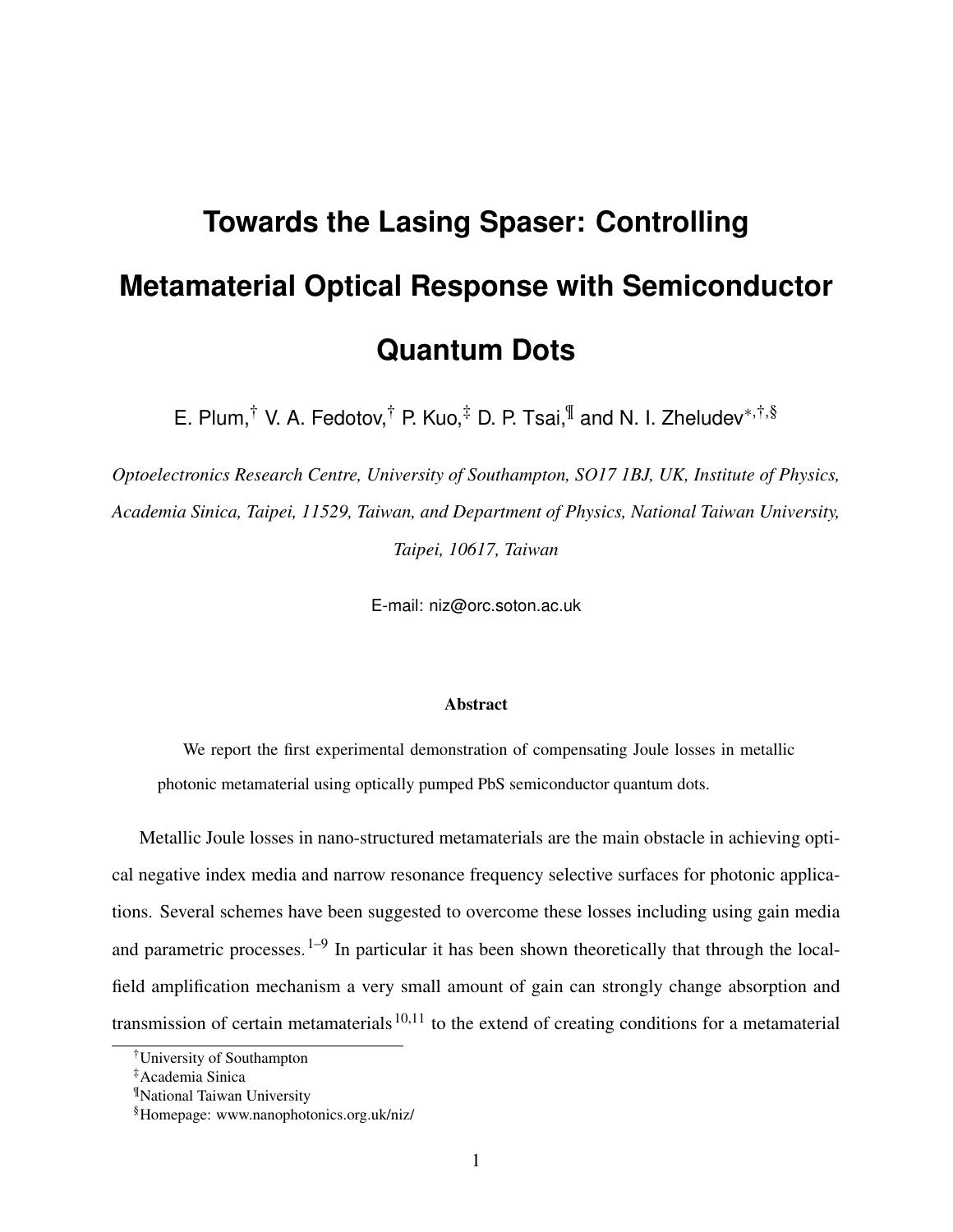lasing device, the "lasing spaser", a metamaterial version of the spaser.<sup>12</sup> In this paper for the first time we demonstrate experimentally that hybridization of a metamaterial with a layer of semiconductor quantum dots has a profound effect on its optical properties: first, a layer of quantum dots deposited on a metamaterial red-shifts its resonances, and second, when the quantum dots are optically pumped the resonant transmission is modified in a way corresponding to the reduction of Joule losses, thus providing the first step towards the demonstration of a metamaterial gain device and the lasing spaser.

Metamaterials supporting trapped-mode resonances,  $^{13}$  i.e. current oscillations weakly coupled to free space and thus exhibiting low radiation losses are of special interest from the standpoint of loss control. In photonic trapped-mode metamaterials the resistive Joule loss is the main mechanism of dissipation as radiation losses are small and may be controlled by design. Arrays of asymmetrically split ring resonators belong to this class of metamaterials where the quality factor of the trapped-mode resonance may be controlled by the degree of asymmetry of the split. Moreover, strong interaction between the magnetic moments of the oscillating trapped-mode currents in arrays of asymmetrically split rings offer the intriguing opportunity of creating a coherent source of optical radiation, the lasing spaser, fueled by plasmonic current oscillations. In this case the gain substrate supporting the rings is the source of energy for the lasing spaser device.



Figure 1: Photonic metamaterial hybridized with semiconductor quantum dots. The insets show the metamaterial unit cell and an SEM image of the actual metamaterial structure.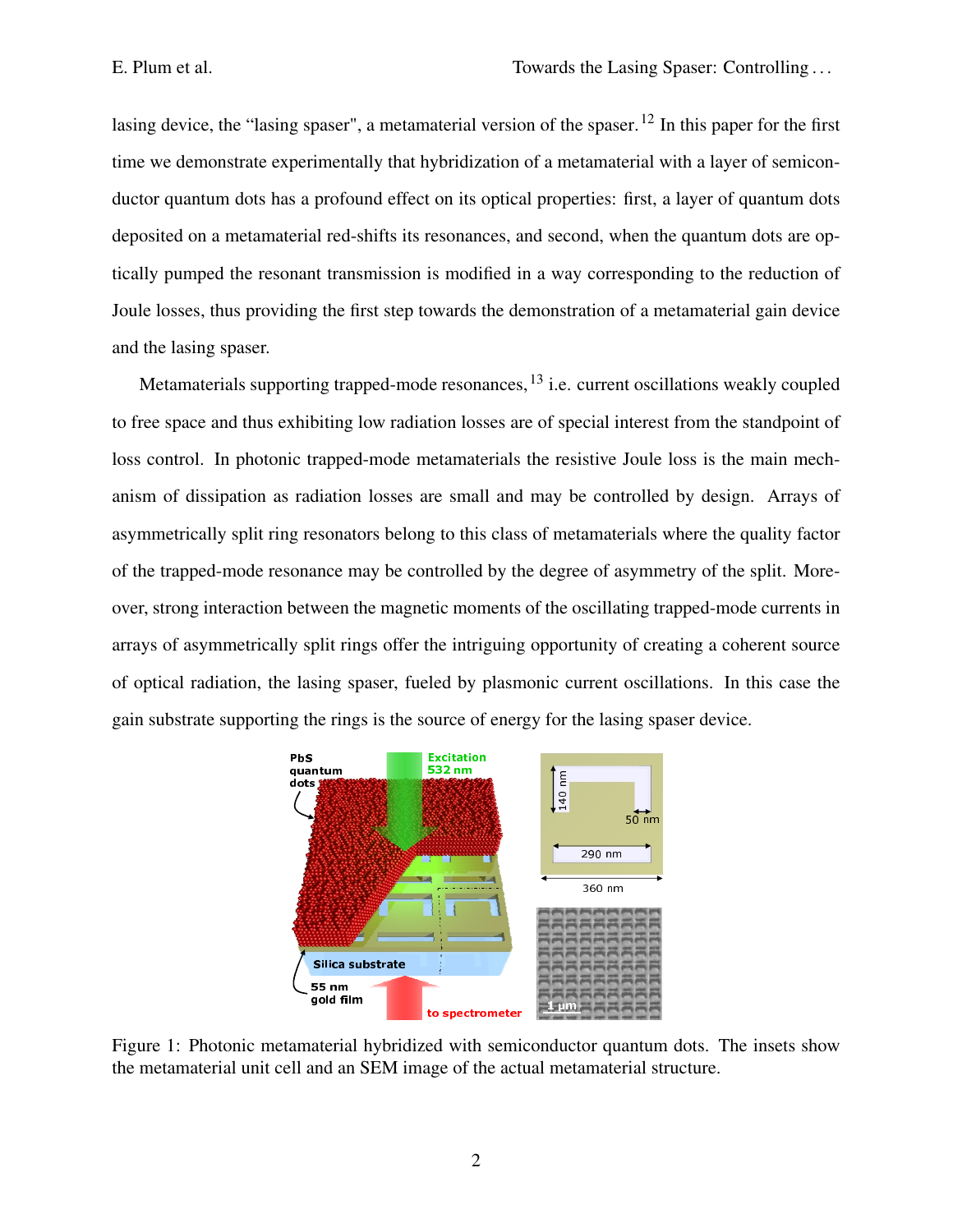In our experiment reported here we used a *négative*, metamaterial array of split ring slits. The ring slits were cut from a 55 nm thick gold film supported by a silica substrate using focused ion beam milling (see Fig. Figure 1). The unit cell of the structure  $(360 \times 360 \text{ nm}^2)$  contained a square "ring" with the following design parameters: the ring was  $290 \times 290$  nm<sup>2</sup> in size and had an 100 nm wide asymmetric split. The overall size of the metamaterial array was  $45 \times 45 \ \mu m^2$ .

The metamaterial array was characterized using a microspectrophotometer. Optical characteristics of the structure are polarization-sensitive. In a *positive* (complementary) design consisting of ring wires<sup>13</sup> the trapped mode would be excited by light polarized along the split. However, as dictated by the Babinet principle, in a négative structure of slits the trapped-mode resonance will be excited with the polarization perpendicular to the direction of the split. Indeed, according to Fig. Figure 2 a which shows transmission spectra of the array for two perpendicular polarizations, the transmission spectrum is featureless for light polarized along the split, while a resonant dip in transmission at 860 nm corresponds to the excitation of the trapped mode for the perpendicular polarization.

To study the role of optical gain on characteristics of the metamaterial it was functionalized with semiconductor quantum dots (QDs). We used quantum dots with a 3.2 nm diameter PbS-core surrounded by a 2 nm thick shell of ligands, which were deposited on the metamaterial array as a suspension in toluene and then dryed. The density of quantum dots was determined from the QD molar extinction coefficient  $(6 \cdot 10^4 \text{ L/mol}^{-1} \text{cm}^{-1})$  in control measurements on the glass substrate: the strength of exciton resonant absorbtion at 1050 nm corresponds to a density of quantum dots of approximately 4 $\cdot 10^6 \mu m^{-2}$  in a layer of approximately 1  $\mu$ m thickness, see Fig. Figure 2 c.

Resulting from deposition of the quantum dot layer we observed substantial red shift of the transmission spectrum: the trapped-mode resonance moved from 860 nm to 1000 nm, i.e in a position overlapping with the emission peak of the QDs at 1050 nm. We argue that the red shift results from the shortening of the excitation wavelength due to increased effective permittivity of the dielectric environment. In addition we observed broadening of the resonance from about 70 nm to 105 nm which is explainable by the additional resonant absorbtion losses brought about by the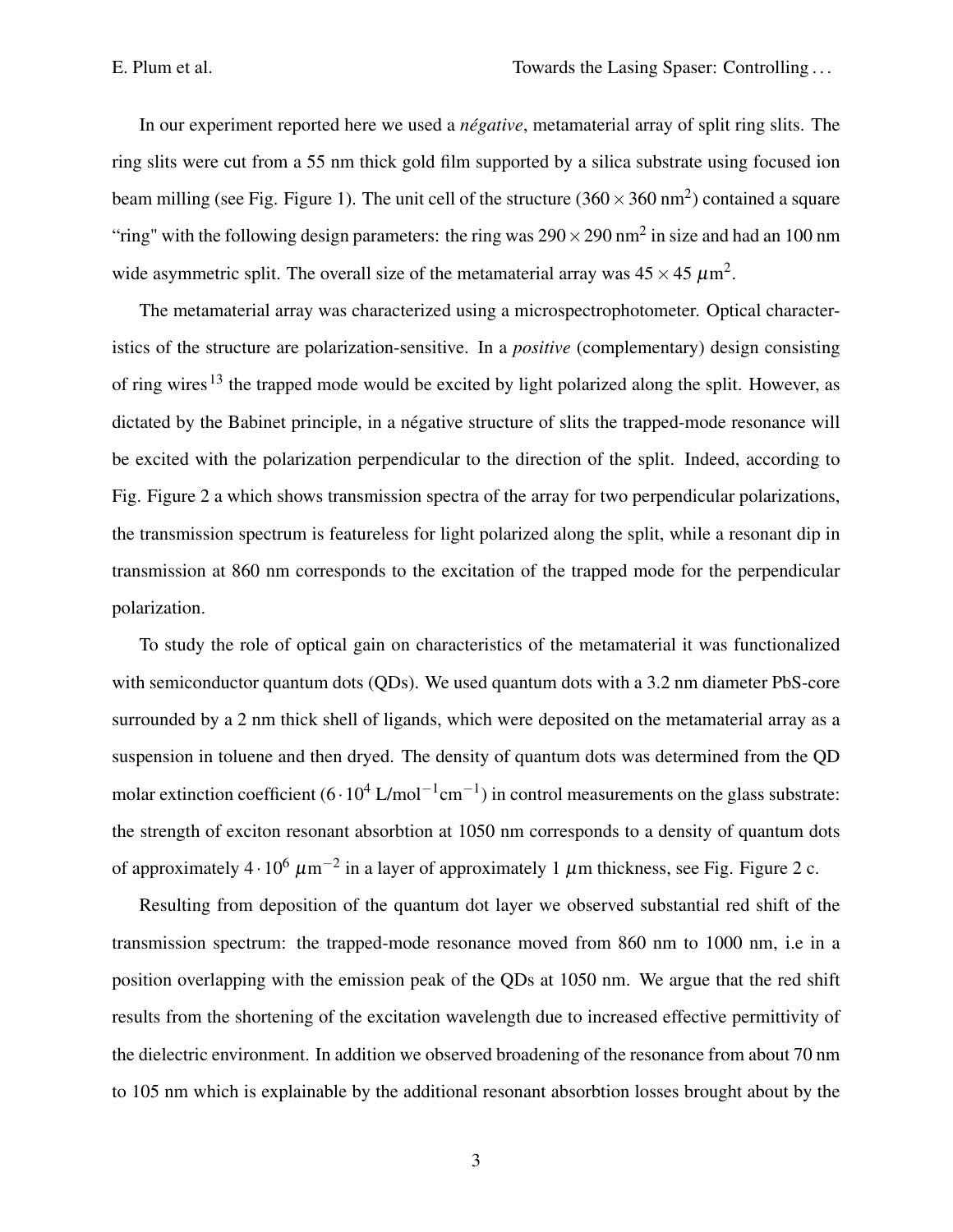

Figure 2: Transmission spectra of (a) the metamaterial before deposition of quantum dots and (b) the metamaterial after deposition of PbS quantum dots. Blue lines correspond to *x*-polarization, black lines correspond to y-polarization and a differential spectrum  $T_v - T_x$  is shown in gray. The trapped-mode resonance for y-polarization is marked by a gray shaded region. (c) Transmission spectrum of PbS quantum dots on a glass substrate (blue line). The resonant curves show the change  $\Delta T$  of the transmission signal due to optically pumping the quantum dot layer on the glass substrate. (d) Difference between pump-induced changes of the transmission signal for *x* and *y*polarizations for different levels of pumping.

QDs.

The influence of the gain was studied when the QDs were optically pumped at 532 nm with intensities of up to 50 W/cm<sup>2</sup> using a frequency doubled CW YAG laser. We first investigated transmission of an optically pumped quantum dot layer on a glass substrate and saw a steady increase ∆*T* of the transmitted signal with increasing pump intensity which we attribute to the quantum dot luminescence (see Fig. Figure 2 c). Optical pumping of the quantum dots leads to a pronounced modification of the metamaterial's transmission spectrum at the trapped-mode resonance. This modification takes place on the background of QD luminescence. In order to separate the transmission spectrum modification from intensity-dependent quantum dot luminescence we present the pump-induced change  $\Delta(T_y - T_x)$  of the differential transmission signal for two perpendicular polarizations (see Fig. Figure 2 d). Indeed, the luminescence signal does not depend on the polarization state of light used to probe transmission of the metamaterial and therefore is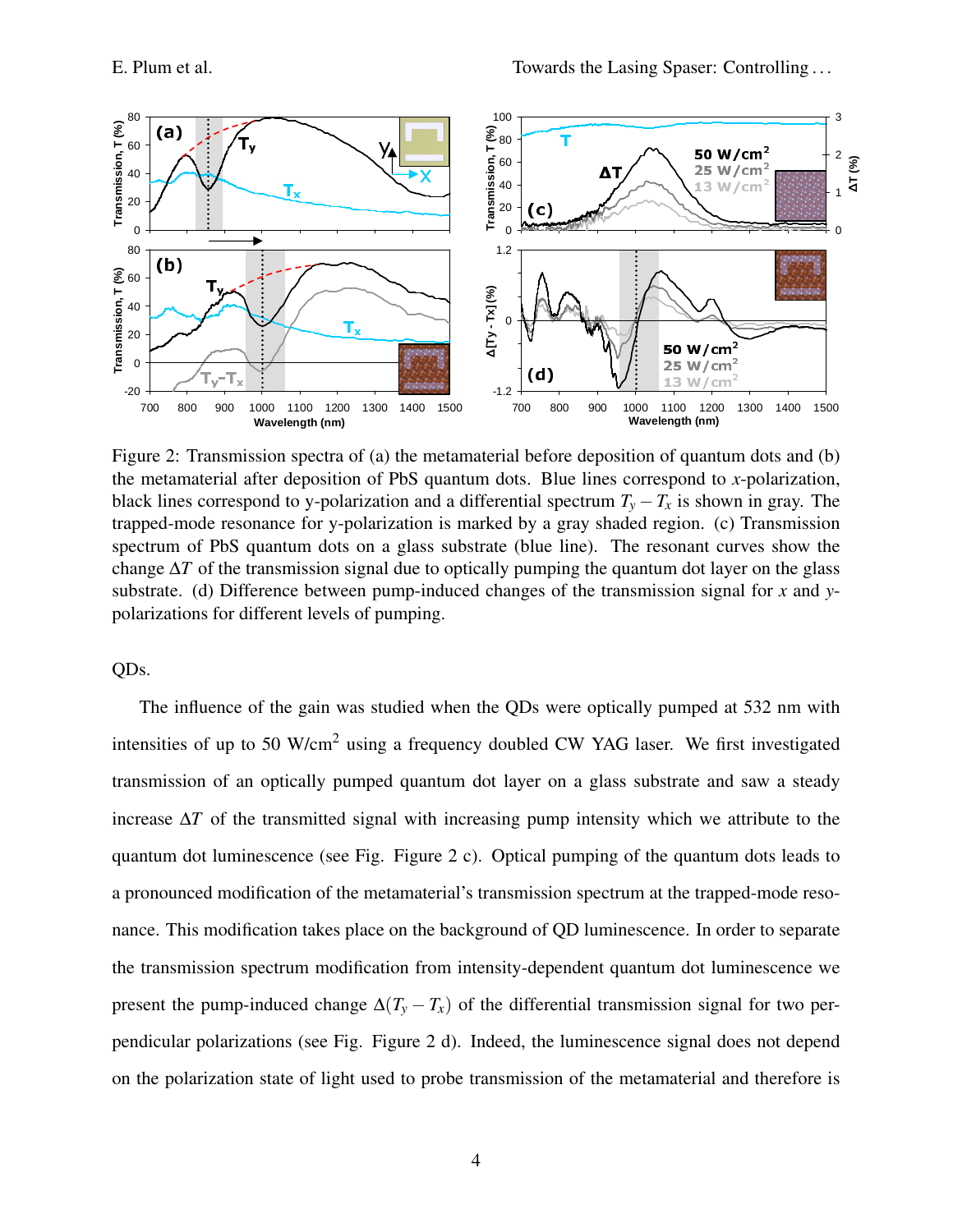eliminated in the differential spectra. Thus, any observed difference  $\Delta(T_y - T_x)$  is metamaterial specific. The negative peak seen in Fig. Figure 2 d which deepens with increasing pump intensity corresponds to a modification of the trapped-mode resonance of the metamaterial in the presence of gain provided by the optically pumped quantum dots. We argue that this is related to an increase of the quality factor of the trapped-mode resonance due to gain-compensated Joule losses in the metamaterial. Indeed, this observation perfectly corroborates with the results of numerical modelling of the split-ring array of the lasing spaser on a gain substrate below the lasing threshold: it predicts narrowing an deepening of the resonance with increase of gain.<sup>10</sup>

In summary we have provided the first experimental evidence that presence of optically pumped semiconductor quantum dots compensates Joule losses in metallic metamaterial arrays in the optical part of the spectrum. This is a very substantial step towards demonstrating a lasing spaser device. Lasing will require much higher levels of gain which could be achieved by using nanosecond optical pump pulses and/or lowering the sample temperature.

## Acknowledgement

The authors are thankful to Yuan Hsing Fu and Xing-Xiang Liu for assistance with sample fabrication. This work has been supported by the UK's Engineering and Physical Research Council via the Nanophotonics Portfolio grant, International Collaborative grant with National Taiwan University and a CA Fellowship (VAF).

## **References**

- (1) Popov, A. K.; Shalaev, V. M. *Opt. Lett.* 2006, *31*, 2169.
- (2) Kozyrev, A. B.; Kim, H.; van der Weide, D. W. *Appl. Phys. Lett.* 2006, *88*, 264101.
- (3) Sarychev, A. K.; Tartakovsky, G. *Phys. Rev. B* 2007, *75*, 085436.
- (4) Govyadinov, A. A.; Podolskiy, V. A.; Noginov, M. A. *Appl. Phys. Lett.* 2007, *91*, 191103.